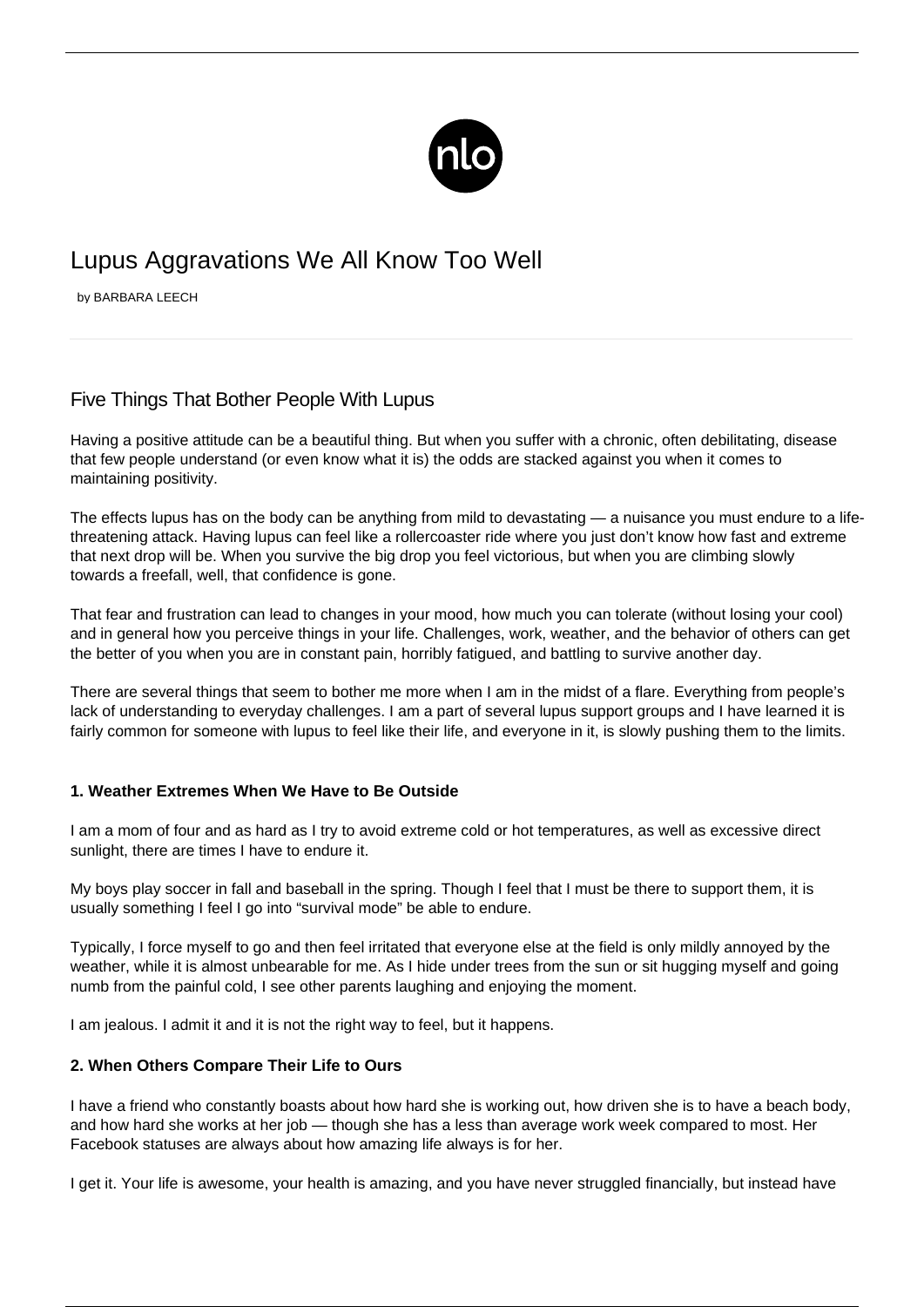traveled the world. Honestly, the way she talks it would appear that she never has a bad day and is convinced she will be rich and continue to travel, healthy and happy forever.

In the midst of a flare, this is a big button pusher for me. She has said her life is perfect because she is always happy (she has gone as far as to say there is no reason ever to be unhappy) and mine life is filled with challenges and lupus because we each get what we deserve.

It has not occurred to her that she is happy because she has not yet been really challenged. The comparison makes me resentful and yes, angry. Walk a mile in my shoes and see how happy you always feel.

Next page: horrible health advice and more lupus aggravations.

#### **3. Horrible Health Advice**

While I am struggling to get through a flare, the last thing I want to hear is how I should be taking a supplement someone has tried that boosts the immune system.

The only way this is more irritating is when I know for a fact we have had this conversation before, and I have already explained that people with lupus must [calm their immune system,](/lupus-immune-system/) not boost it. I think this pushes my buttons because it reminds me that this person has no clue what lupus is and the battle I face.

#### **4. An Over-Packed Schedule**

If I am pushed to the limits with a schedule of things to do on a day when lupus has the better of me, I stand a 50/50 chance of getting very moody with a strong possibility of tears before crawling into bed that night.

Not only are endless activities or demands exhausting and more than I can bear during a flare, but the fact that I am expected to keep up with a crazy schedule makes me feel invisible. It is like nobody remembers I might be struggling to keep going.

If it is family that expects this of me, it hurts all the more. I look out for them, so why wouldn't they look out for me and my health?

This happens a lot around the holidays and frankly, I can count on being aggravated every Christmas by a daily demand to be somewhere and be actively social. Lupus and social do not always mix, and my ideal schedule reflects that fact.

#### **5. A New Pain or Sudden Flare**

I cannot even begin to describe the frustration when I am trudging through the week and suddenly am stricken with a whole new set of symptoms and pain. I can be fine one day and wake up with pleurisy (swelling in my lungs) and incredible pain caused simply by breathing.

I can wake with my feet and hands painfully swollen or horrible sores in my nose. Each day has some level of pain, so when some new one joins the party it is enough to make me feel very overwhelmed and angry.

I suffer from the "why me?" or "what did I do to cause this one?" attitude during these times. It shakes my inner strength to the core when it feels like each day is nothing but an opportunity for me to endure even more pain.

A lot of the time, I did nothing to aggravate my symptoms and have no logical reason for the attack. It simply is a daily possibility that my battle might increase and when it does I feel angry and caught up in the inner turmoil of how unfair it all is.